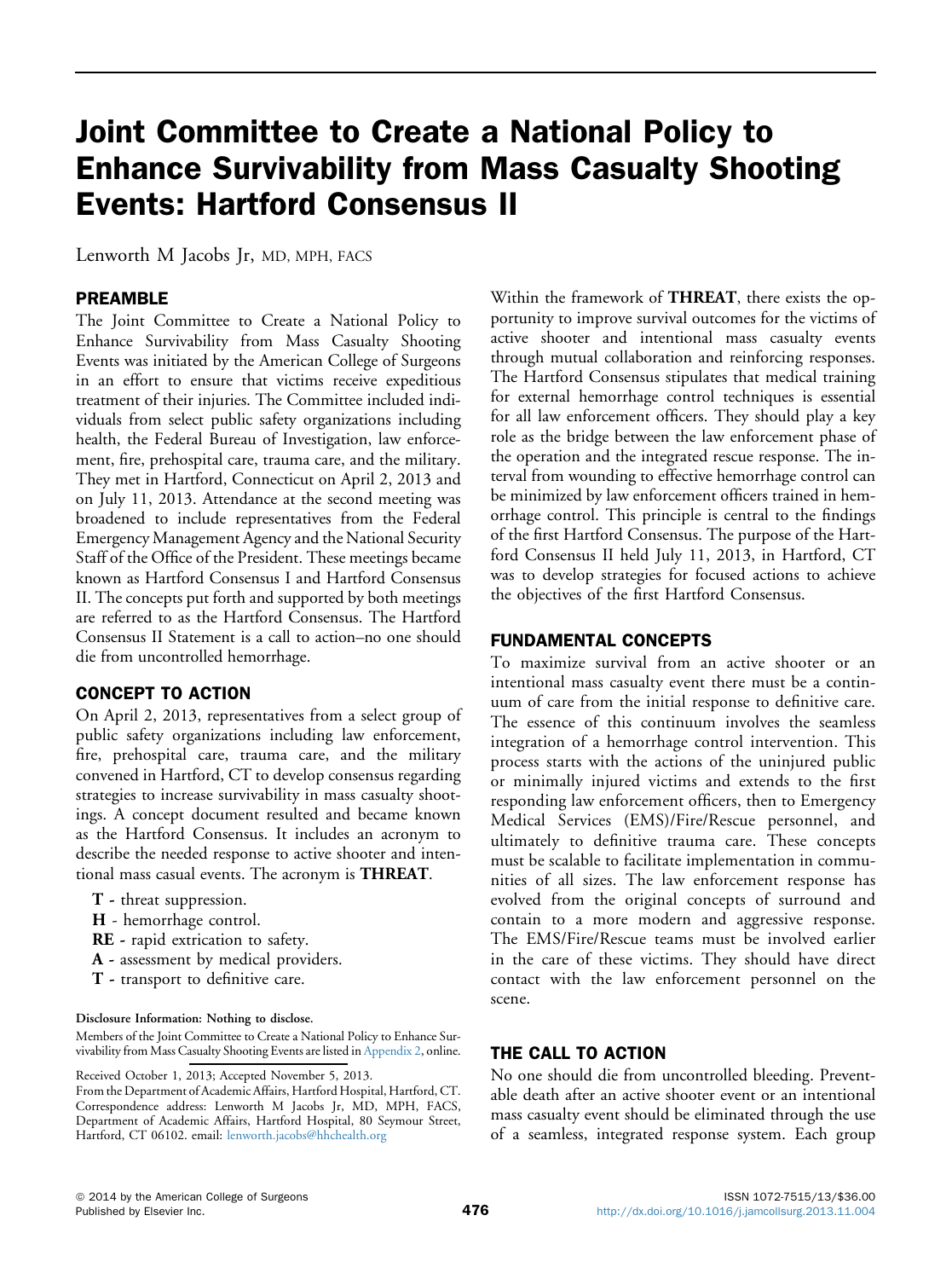below should perform the actions necessary to accomplish this goal.

Public: Uninjured or minimally injured victims can act as rescuers. Everyone can save a life.

- Recognize that the initial response to an intentional mass casualty event will be from uninjured bystanders and minimally injured victims.
- Design education programs and implement training for a public response to an active shooter or intentional mass casualty event.
- Pre-position necessary equipment in appropriate locations.
- Recognize that in an active shooter event the education message should include the concept of "Run, Hide, Fight."

Law Enforcement: External hemorrhage control is a core law enforcement skill.

- Identify appropriate external hemorrhage control training for law enforcement officers.
- Ensure that appropriate equipment such as tourniquets and hemostatic dressings are available to every law enforcement officer.
- Ensure assessment and triage of victims with possible internal hemorrhage for immediate evacuation to a trauma dedicated hospital.
- $\bullet$  Train all law enforcement officers to assist EMS/Fire/ Rescue in evacuation of the injured.

EMS/Fire/Rescue: The response must be more fully integrated and traditional role limitations revised.

- Train to increase awareness and operational knowledge about the initial response to an active shooter or intentional mass casualty event.
	- It is no longer acceptable to stage and wait for casualties to be brought out to the perimeter.
	- o Training must include hemorrhage control techniques, including the use of tourniquets, pressure dressings, and hemostatic agents.
	- o Training must include assessment, triage, and transport of victims with lethal internal hemorrhage and torso trauma to definitive trauma care.
- <sup>d</sup> Incorporate Tactical Combat Casualty Care and Tactical Emergency Casualty Care concepts into EMS/Fire/Rescue training.
- Modify the response doctrine to improve the interface between EMS/Fire/Rescue and law enforcement in order to optimize patient care.
- Establish a common language for responders permitting each community to improve coordination, develop concurrent response, and establish mutually acceptable levels of operational risk between all public safety

professionals to enhance the defense, rescue, treatment, extrication, and definitive care of survivors.

Definitive Trauma Care: Existing trauma systems should be utilized to optimize seamless care.

- Provide trauma care to victims of an active shooter or an intentional mass casualty event based on available resources and the establishment of mitigation strategies that acknowledge community limitations.
- Design, implement and practice plans to handle a surge in patient care demand from an active shooter or an intentional mass casualty event.

### EDUCATION

To achieve the goals of this call for action, education of all groups is required. The core Hartford Consensus concepts should not be limited to traditional public safety responders. Everyone can and should be an initial responder. Education should be tailored to the level of the responder. Everyone should be taught hemorrhage control. Professional first responders should also be taught airway management. Education for the patient care process should focus on THREAT and include:

- Rapid access to hemorrhage control
	- External hemorrhage control
		- o Direct pressure
		- **C** Tourniquet application
		- **B** Hemostatic agents
	- Internal hemorrhage control
		- $\circ$  Rapid transportation and access to a trauma center
		- **Prompt access to the operating room**
		- $\circ$  Incorporation of new concepts in hemostatic resuscitation and damage control surgery that have been used successfully in recent military conflicts

### EVALUATION

With this significant change in approach to an active shooter or an intentional mass casualty event, a carefully conceived evaluative process to determine the efficacy of THREAT is warranted. Scientific evaluation of the implementation of Hartford Consensus concepts must ensure that future efforts are focused on ideas that are effective. The evaluation process should include measurement of the following:

- Accessibility of field hemorrhage control equipment for law enforcement, EMS/Fire/Rescue, and the general public
- <sup>d</sup> Documentation of the use of hemorrhage control equipment by law enforcement, EMS/Fire/Rescue,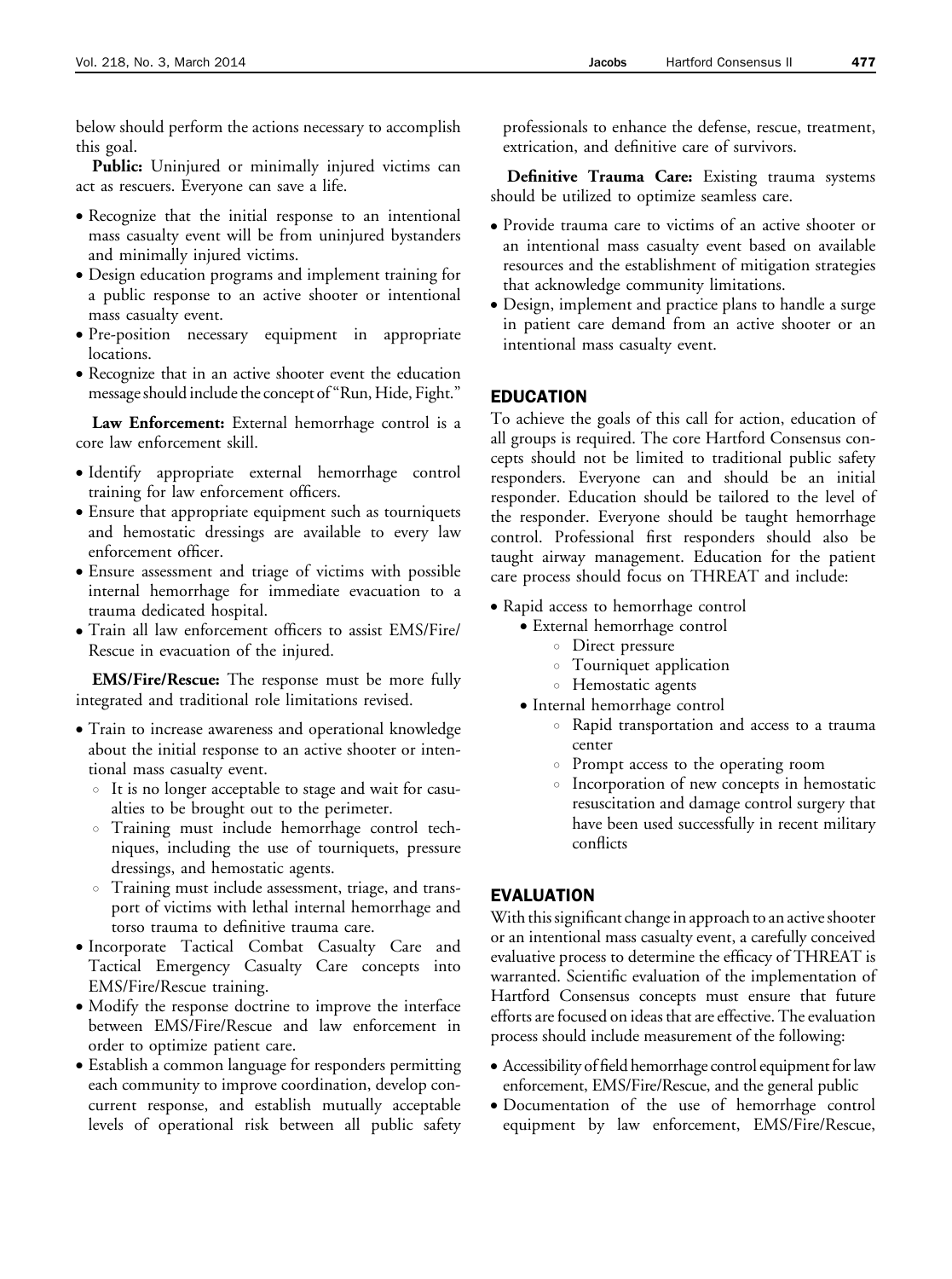and the general public

- Submission of relevant data to a national registry
- Analysis of the quantitative and qualitative aspects of the data submission process to a national registry
- Use of THREAT Training Guidelines by all relevant providers
- Integration of operational doctrine through policy development and enabling legislation across the country relevant to law enforcement, EMS/Fire/Rescue
- <sup>d</sup> Compliance and efficacy of the after-action report process
- Effectiveness of THREAT education
	- o Effectiveness of THREAT implementation
	- **Effectiveness of THREAT suppression**
	- $\circ$  Timelines and appropriateness of initial hemorrhage control
	- $\circ$  Timeliness and effectiveness of rapid extrication
	- $\circ$  Transportation to and interface with definitive care facilities
	- o Readiness of definitive care facilities for control of internal hemorrhage
- Reduction of preventable death
- · Local, regional, and national performance to identify opportunities for improvement and gaps in funding for research and development

# COALITION OF STAKEHOLDERS

To achieve the goals of this call to action, a coalition of stakeholders must be established. To do this the following must be accomplished:

- Identify core national leaders.
- Establish a communication plan for the widespread dissemination of THREAT.
- Identify legislative priorities.
- Engage in the legislative process at the national and state levels.
- Engage in funding initiatives.
- $\bullet$  Implement pilot projects to demonstrate the effectiveness of the action principles of the Hartford Consensus.
- Partner with relevant groups including national, federal, state, law enforcement, fire, EMS, medical, nursing, military, professional, and voluntary organizations (Appendix 1).

# CONCLUSIONS

The Hartford Consensus II has generated a call to action in order to enhance survival from active shooter or intentional mass casualty events. The call to action engages the public, law enforcement, EMS/Fire/Rescue, and definitive care facilities. It embodies the principles of THREAT and calls for modification of the initial

responses to these events. A broad educational strategy and a robust evaluation of the implementation of THREAT are needed to quantify the benefits of this approach to the management of active shooter and mass casualty events.

# APPENDIX 1

#### Hartford Consensus Potential Partner Organizations for Mass-Casualty Events

- American College of Surgeons.
- American College of Emergency Physicians.
- American Trauma Society.
- American Red Cross.
- Department of Defense Joint Trauma System.
- Department of Defense Committee on Tactical Combat Casualty Care.
- Committee for Tactical Emergency Combat Casualty Care.
- Federal Bureau of Investigation.
- United States Fire Administration.
- National Highway Traffic Safety Administration Office of EMS.
- U S Department of Homeland Security Office of Health Affairs.
- US Department of Homeland Security Federal Emergency Management Agency.
- International Association of Fire Chiefs.
- International Association of Firefighters.
- International Association of Chiefs of Police.
- International Association of EMS Chiefs
- National Volunteer Fire Council.
- National Emergency Medical Service Advisory Committee.
- National Association of State Emergency Medical Services Officials.
- National Association of Emergency Medical Services Physicians.
- National Association of Emergency Medical Technicians. National Association of EMS Educators.
- National Tactical Officers Association.
- National Sheriff's Association.
- American Association for the Surgery of Trauma.
- Eastern Association for the Surgery of Trauma.
- PreHospital Trauma Life Support (PHTLS)
- Emergency Nurses Association.
- Society of Trauma Nurses.
- University law enforcement and health care organizations.
- Hospital accreditation organizations.
- Automobile manufacturers.
- Faith-based organizations.